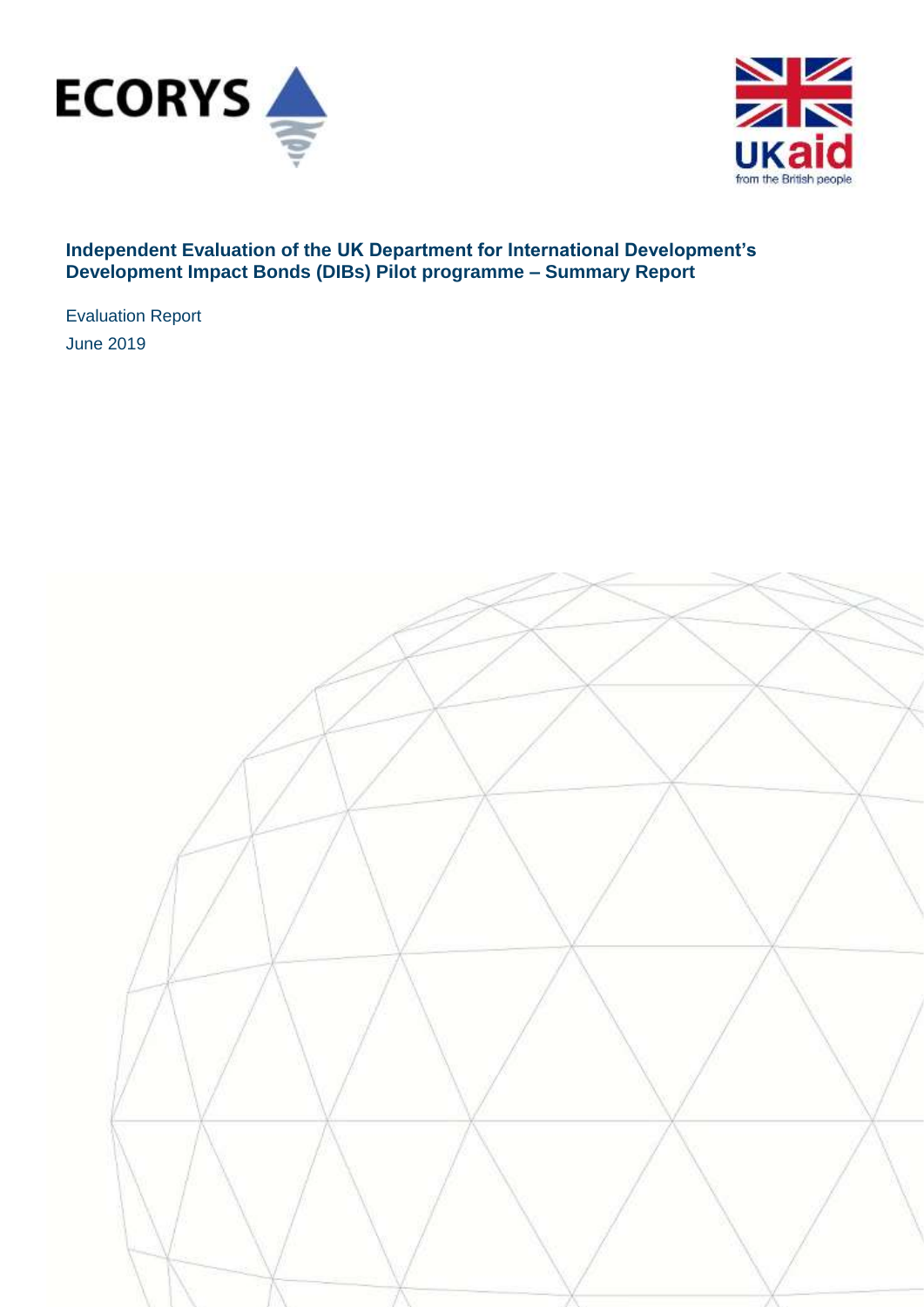# **Acknowledgements and disclaimer**

# **Acknowledgements**

The lead authors of this report are Korina Cox (Team Leader), James Ronicle (Lead Analyst), Kay Lau (Project Manager) and Sara Rizzo (Analyst). The other team members who have contributed are Zachary Levey (DIBs expert), Jennifer Armitage (VfM lead) Hashim Ahmed, Alma Agusti Strid and Catie Erskine (Researchers). Professor Alex Nicholls has peer reviewed this report.

Thanks to the DFID DIBs team, stakeholders of the ICRC HIB, Village Enterprise DIB, Quality Education India DIB and Cameroon Cataract Bond, as well as DIB stakeholders who supplied information and views.

### **Disclaimer**

This report has been prepared by Ecorys for DFID, for services specified in the Terms of Reference and contract of engagement.

This contract is provided under the GEFA contract. In line with the terms and conditions of the GEFA contract, all intellectual property rights in all material (including but not limited to reports, data, designs whether or not electronically stored) produced by the Supplier or the Supplier's Personnel pursuant to the performance of the Services ("the Material") shall be the property of the Supplier. Under the terms of the contract, Ecorys, as the Supplier hereby grants to DFID a perpetual, worldwide, non-exclusive, irrevocable, royalty-free licence to use all the Material. DFID will be the final owner of the findings of the evaluation.

Ecorys will store all material related to the evaluation on a secure drive which will only be accessible by members of the Evaluation Team. Data will be managed under the terms and conditions of the GEFA contract.

This material has been funded by UK aid from the UK government; however, the views expressed do not necessarily reflect the UK government's official policies.

# **Full Evaluation Report**

The full Evaluation Report of this First Research Wave (RW1), and with the Evaluation Inception and Design Report, are published at:<https://devtracker.dfid.gov.uk/projects/GB-1-204722/documents>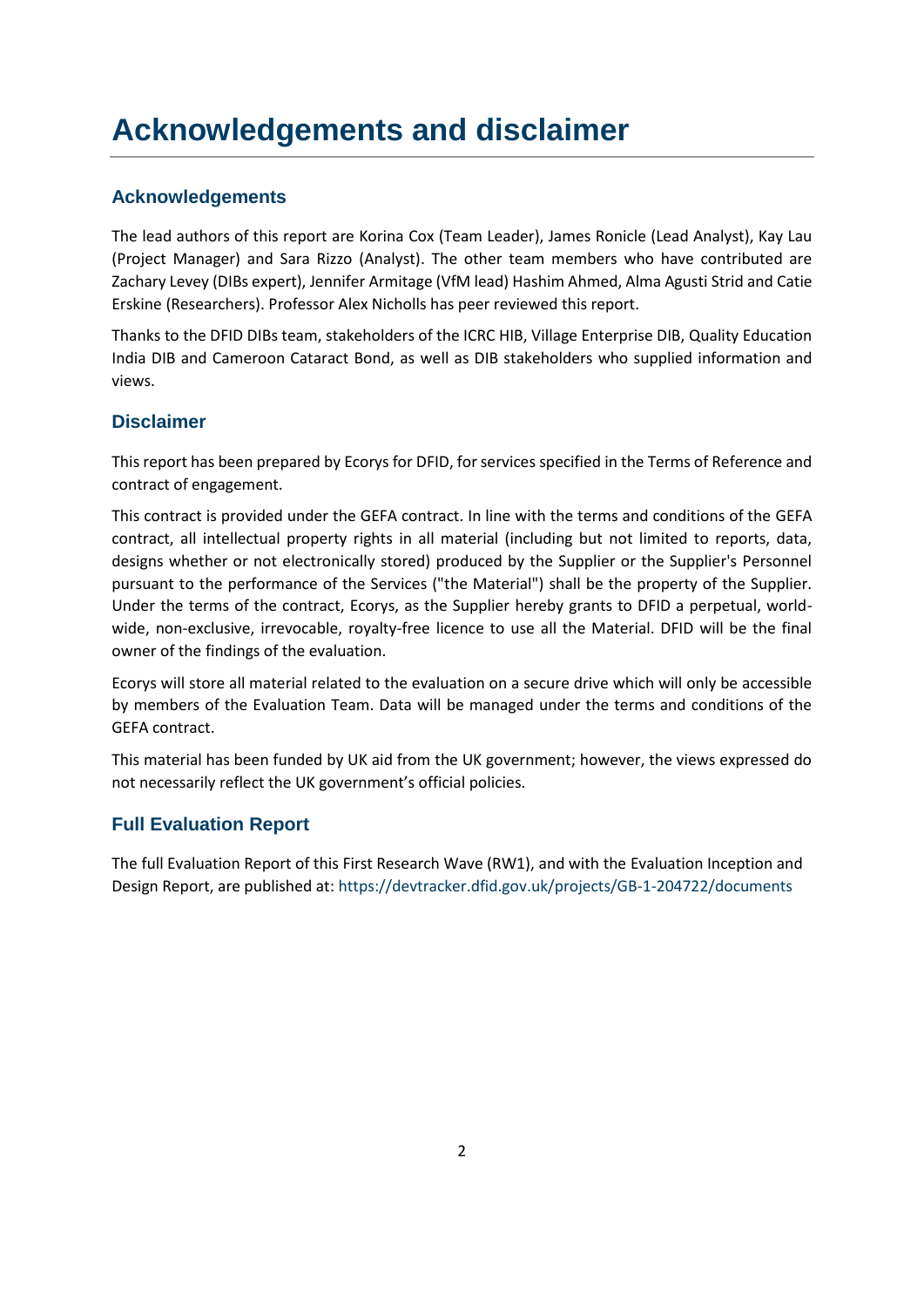# **Independent Evaluation of the Development Impact Bonds (DIBs) Pilot programme Summary**

### **Overview**

This is a summary of the Evaluation Report of the first research wave (RW1) of the Independent Evaluation of DFID's Development Impact Bonds (DIBs) pilot programme. The programme runs from June 2017 to March 2023. DFID has allocated GBP 6.3 million for three projects under the DFID supported DIBS pilot programme, comprising the ICRC Humanitarian Impact Bond for Physical Rehabilitation; the Village Enterprise Micro-Enterprise Poverty Graduation Impact Bond and support to the British Asian Trust to design impact bonds for education and other outcomes in South Asia. The programme aims to test whether DIBs are a suitable tool for DFID, and to generate understanding of how and when DIBs can add value in DFID programming and support DFID's commissioning, management, and effectiveness in delivering programmes on a Payment by Results (PbR) basis.

The DIBs pilot programme has the following objectives:

**Objective 1:** Understand the process of agreeing and managing a project on a DIB basis, including implications for DFID's funding arrangements, assurance and financial management.

**Objective 2**: Build an understanding of whether DIBs enable efficient and effective delivery of programmes in DFID priority results areas, and how they can support innovation.

**Objective 3**: Build an understanding of the conditions for DIBs to be an appropriate commissioning tool and the costs and benefits of using them.

### **Objectives and scope of the evaluation**

A DIB is a mechanism for drawing external finance into PbR projects. In a standard PbR project, a service provider commits deliver specific results, and a donor commits to paying for these results if and when they are achieved. A DIB brings in third party "investors" who provide the service provider with the working capital needed to deliver activities designed to achieve the results. Under the DIB model, the investor takes on an agreed amount of financial risk associated with failing to deliver the outcomes. There is substantial variation in the DIBs to date in terms of the stakeholders involved, the interventions funded, their scale, the structure and repayment terms.

Impact bonds bring financing from investors, and enables outcome funders to pay on success. Hypothesised benefits include the transfer of financial risk from the outcome funder and service provider to the investor and the drawing in additional financing from investors, which enables the funding of projects that might not have been funded otherwise. The focus on outcomes, and involvement of investors, is hypothesised to lead to more careful and rigorous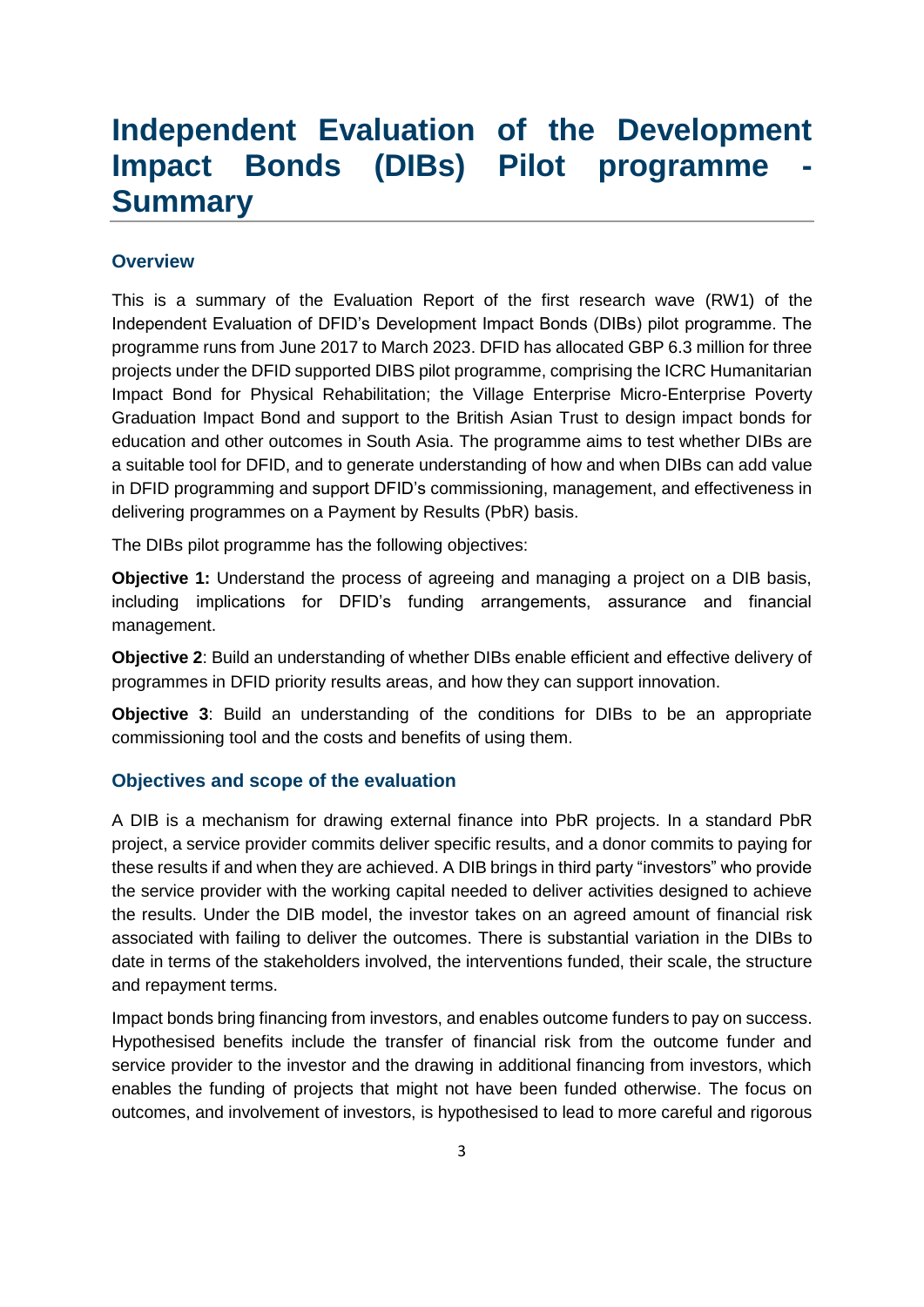design of interventions, more innovative services, greater accountability, and improved performance management, which, in turn, will result in more, and better quality outcomes.

The **objective** of this evaluation is to use the DIBs pilot programme to generate learnings and recommendations on whether DIBs are an effective instrument for aid delivery. The evaluation will help DFID and pilot project partners evaluate whether the tools they are developing are useful, scalable and replicable and inform future DFID policy-making in this area.

The **scope** of the evaluation is the three projects funded and supported under the DFIDsupported DIBs pilot programme:

- **International Committee of the Red Cross** Humanitarian Impact Bond for Physical Rehabilitation (ICRC HIB)
- **Village Enterprise** micro-enterprise poverty graduation Impact Bond (VE DIB)
- Support to the British Asian Trust to design impact bonds for education and other outcomes in South Asia, including the **Quality Education India** development impact bond (QEI DIB).

Additionally, since the evaluation inception phase, a fourth DIB, the **Cameroon Cataract Bond,** has been added to the evaluation. This DIB finances the operationalisation of a hospital providing cataract surgeries in Cameroon. This is not a DFID-funded pilot, but has been added to the evaluation to increase the number of DIBs in the evaluation. Having a variety of DIBs in the evaluation will provide evidence on how DIBs work in different circumstances and in turn strengthens the comparative analysis and findings.

| <b>Component</b>                | <b>ICRC</b>                                                                                                                                                                                                                                                                                                                                                                                                                                                                                                       | QEI                                                                                                                                                                        | <b>Village Enterprise</b>                                                                                                                                                                                                                                                                                                                                                                                     | <b>Cataract Bond</b>                                                                                                                                                                                                                                        |
|---------------------------------|-------------------------------------------------------------------------------------------------------------------------------------------------------------------------------------------------------------------------------------------------------------------------------------------------------------------------------------------------------------------------------------------------------------------------------------------------------------------------------------------------------------------|----------------------------------------------------------------------------------------------------------------------------------------------------------------------------|---------------------------------------------------------------------------------------------------------------------------------------------------------------------------------------------------------------------------------------------------------------------------------------------------------------------------------------------------------------------------------------------------------------|-------------------------------------------------------------------------------------------------------------------------------------------------------------------------------------------------------------------------------------------------------------|
| <b>Activities</b>               | three<br>physical<br><b>Build</b><br>new<br>$\bullet$<br>rehabilitation<br>centres<br>-in<br>significant<br>counties<br>with<br>unmet need.<br>Train local staff to deliver<br>high<br>quality<br>physical<br>rehabilitation<br>services<br>- in<br>these centres.<br>Pilot and rigorously assess<br>$\bullet$<br>pilot efficiency improvement<br>measures and build a digital<br>Centre Management System<br>Operationalise the three new<br>$\bullet$<br>using<br>improved<br>centres<br>operational protocols. | of<br><b>Delivery</b><br>education<br>programmes.<br>Activities include<br>workshops,<br>trainings and e-<br>resources as well<br>as meetings with<br>community<br>groups. | Identification<br>0f<br>$\bullet$<br>individuals who live on<br>less than USD 1.90 per<br>day<br>Creation of Business<br>$\bullet$<br>Savings Groups<br>Local mentors deliver a<br>$\bullet$<br>training<br>four-month<br>then<br>and<br>program,<br>guidance for one year<br>Seed capital is granted<br>$\bullet$<br>to each group of three<br>participants, to enable<br>them to<br>start their<br>business | Funding of cataract-<br>related equipment<br>and consumables<br>and activities,<br>involving provision of<br>a comprehensive<br>intervention<br>programme,<br>including<br>outreach/awareness,<br>diagnosis, transport,<br>treatment and follow<br>up care. |
| <b>Timescale</b>                | July 2017 - June 2022                                                                                                                                                                                                                                                                                                                                                                                                                                                                                             | January 2019 -<br><b>March 2022</b>                                                                                                                                        | November 2017- November<br>2020                                                                                                                                                                                                                                                                                                                                                                               | January 2018 - 2023                                                                                                                                                                                                                                         |
| <b>Geographical</b><br>Coverage | New centres in Mali, Nigeria,<br>Democratic Republic of Congo                                                                                                                                                                                                                                                                                                                                                                                                                                                     | Gujarat and Delhi                                                                                                                                                          | Regions in Uganda and<br>Kenya                                                                                                                                                                                                                                                                                                                                                                                | MICEI hospital to<br>serve population of<br>Cameroon and<br>broader Central<br>Africa region                                                                                                                                                                |

The table below provides details of the four DIBs: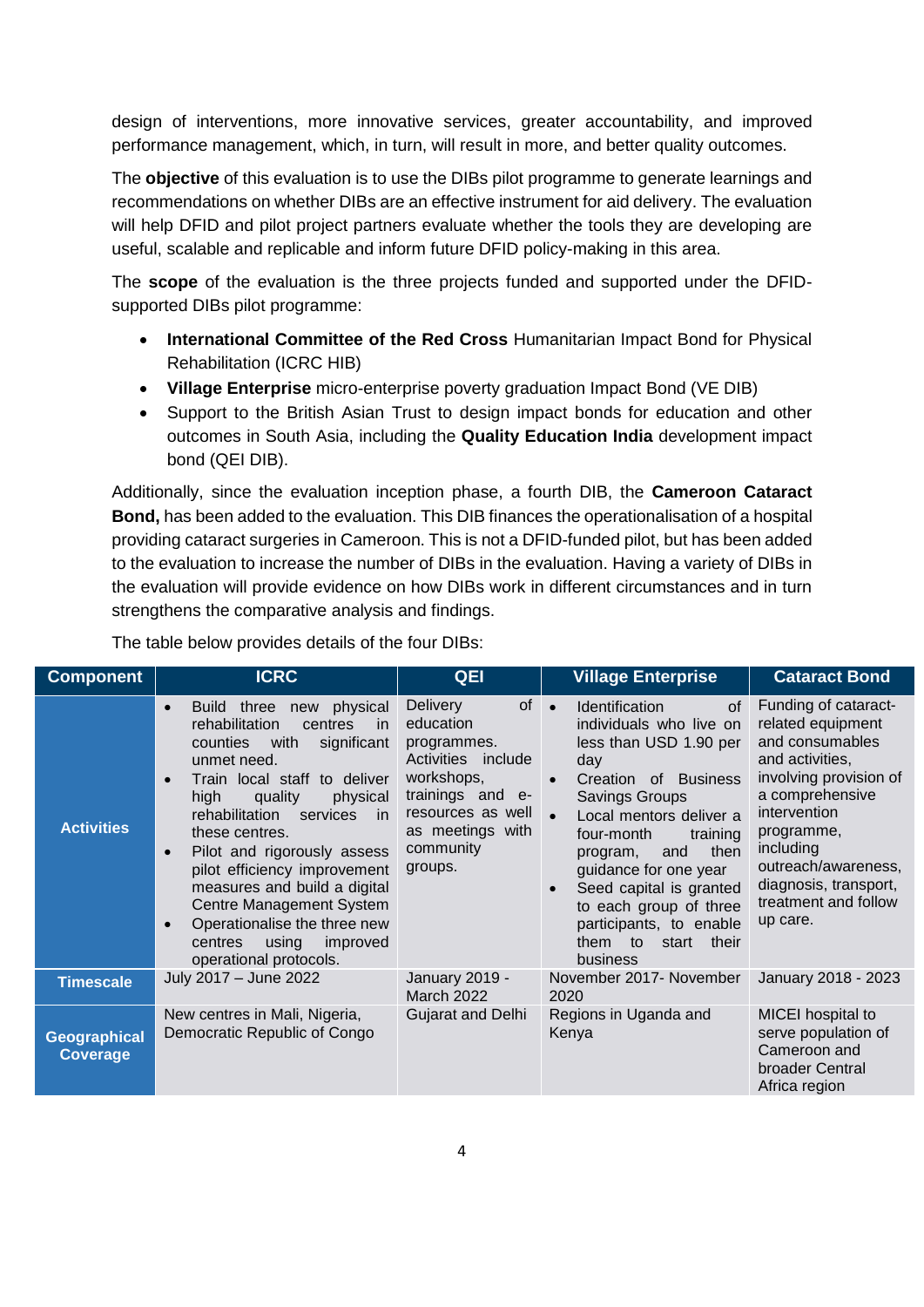| <b>Component</b>            | <b>ICRC</b>                                                                                                                                                                                               | <b>QEI</b>                                                                                                                                   | <b>Village Enterprise</b>                                                                      | <b>Cataract Bond</b>                                                                                                                                                                            |
|-----------------------------|-----------------------------------------------------------------------------------------------------------------------------------------------------------------------------------------------------------|----------------------------------------------------------------------------------------------------------------------------------------------|------------------------------------------------------------------------------------------------|-------------------------------------------------------------------------------------------------------------------------------------------------------------------------------------------------|
| <b>Total value</b>          | CHF 26.1 million (USD 26.5m as<br>at Jan 2019)                                                                                                                                                            | Up to USD 11.2<br>million, of which<br>USD 9.2 million<br>relates to<br>outcome<br>payments                                                  | Total committed USD 5.3<br>million, of which USD 4.3<br>million relates to outcome<br>payments | USD 3.5 million total<br>budget committed by<br>outcome funders, of<br>which USD 2.8<br>million relate to<br>outcome payments                                                                   |
| <b>Outcome</b><br>metric(s) | Staff Efficiency Ratio (SER),<br>calculated by the number of<br>beneficiaries having regained<br>mobility thanks to a mobility<br>device, divided by the number of<br>local rehabilitation professionals. | Difference in<br>learning<br>outcomes<br>between the<br>comparison group<br>and intervention<br>group, measured<br>in standard<br>deviation. | Increase in household<br>income, proxied through<br>consumption and assets.                    | Number of cataract<br>surgeries<br>Quality of cataract<br>surgeries<br>Financial<br>sustainability of the<br>hospital<br>Equity target (linked<br>to bonus payment to<br>service provider only) |

The two **evaluation questions** are:

- **EQ1:** Assess how the DIB model affects the design, delivery, performance and effectiveness of development interventions.
- **EQ2:** What improvements can be made to the process of designing and agreeing DIBs to increase the model's benefits and reduce the associated transaction costs?

The evaluation takes a multi-level approach. Learning will be identified from the individual DIB projects, synthesised for the pilot programme as a whole and then contextualised within the wider DIB sector learning.

This report presents the evaluation's initial findings against these questions. Because the interventions funded by the DIBs are in an early stage of implementation, our findings are focused on the design and set up phase. This includes the following stages and activities:

- Identifying the **intervention to be funded** through a DIB;
- Identifying **metrics and structuring payments**;
- Identifying and selecting **stakeholders**;
- Structuring the **vehicle** and developing the **operating model**; and
- Designing the **impact measurement** system.

The focus of the evaluation report is the extent to which the effects hypothesised to occur in the design and set up phase have materialised in the four DIBs. Future research waves will explore how DIBs affects the delivery and performance of the interventions. Furthermore, it is important to note that DIBs are still in a pilot phase. The findings draw upon a small number of 'test cases' and that findings will continue to develop based on evidence accumulated over the remainder of the evaluation.

# **Structure**

In this summary, we first set out the **methodology and evidence base**. We then present our **findings** against the two evaluation questions. **EQ1** discusses our findings in terms of how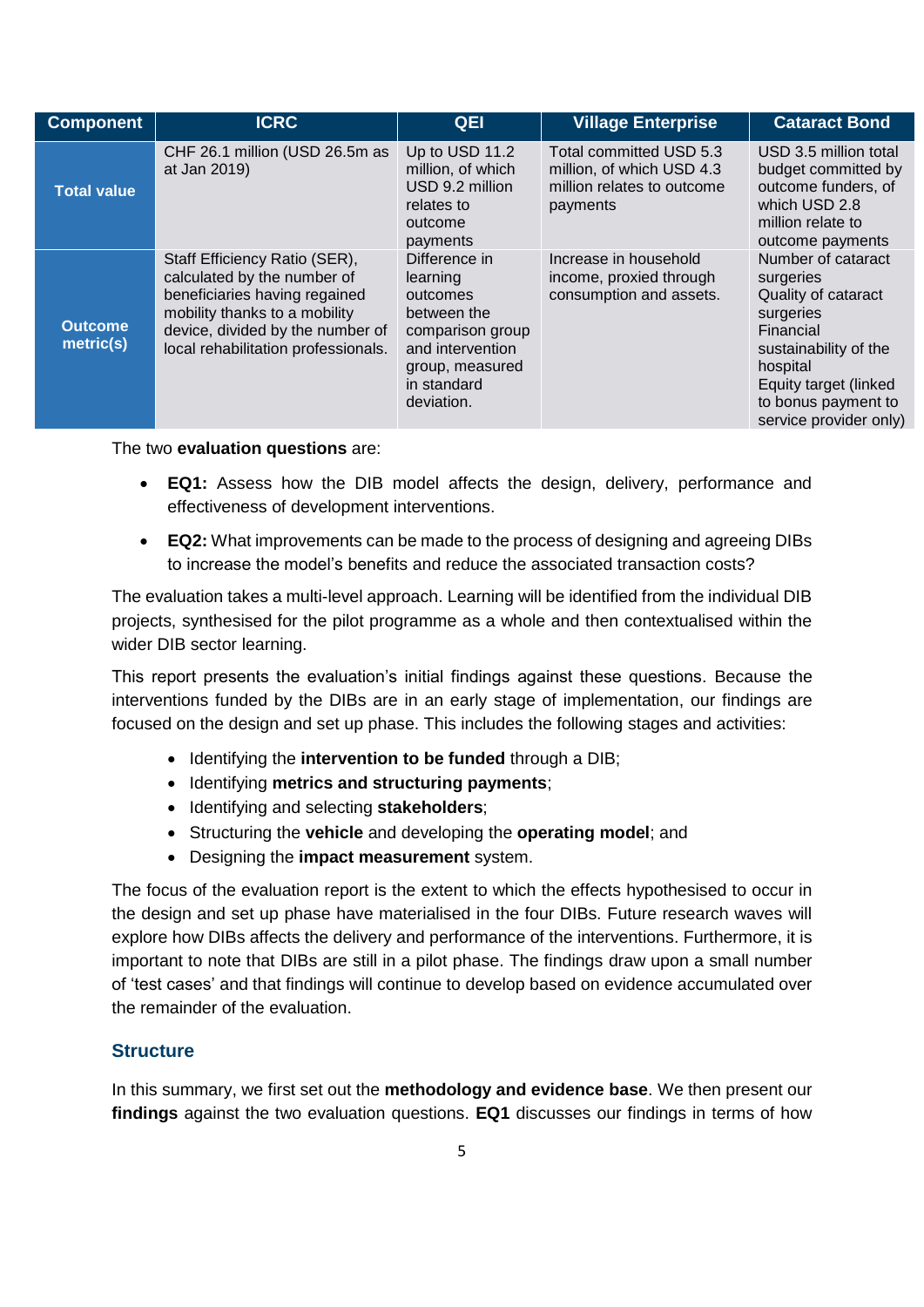the DIB model has affected the set up, design and delivery of interventions. **EQ2** discusses the **costs** incurred, the **necessary conditions** for DIBs and **lessons learned** to date. The summary finishes with **recommendations** based on the emerging findings.

### **Methodology and evidence base**

The focus of the evaluation is the DIBs funding mechanism and understanding the effect of using a DIB instead of a grant or other PbR mechanism, that is, the '**DIB effect**'. A key challenge is trying to disentangle the DIB effect from other factors influencing outcomes, and from the PbR effect. In an ideal situation, we would be able to compare two identical projects, one funded through a DIB, and one funded through an alternative financing modality. In reality, this is not possible. Hence, we use a combination of process tracing and comparative analysis to understand the DIB effect, drawing on both qualitative and quantitative data. For the next research waves, we will also focus on attempting to isolate the DIB effect from the PbR effect.

To understand the DIB effect, we developed an evaluation framework that builds on a range of hypothesised DIB effects and indicators, which drew on our literature review delivered as part of the inception phase.

The **evidence base** for this research wave derives from key consultations and a comprehensive document review undertaken at the individual DIB level, the programme level and sector level. The table below sets out the list of data sources we have drawn upon, mapped against the three levels of the evaluation.

| Individual Project level (Projects under the<br><b>DIBs pilot programme and identified</b><br>comparison projects)                               | <b>Programme level</b><br>(DIBs pilot<br>programme)                                                                      | <b>Wider DIB sector</b>                                                                                                    |
|--------------------------------------------------------------------------------------------------------------------------------------------------|--------------------------------------------------------------------------------------------------------------------------|----------------------------------------------------------------------------------------------------------------------------|
| Interviews with key stakeholders <sup>1</sup><br>Programme design documents<br>Internal project level M&E data<br>$\bullet$<br>Project reporting | with<br><b>Interviews</b><br>$\bullet$<br>within<br>staff.<br>DFID.<br>the DIBs team<br><b>of</b><br>Review<br>$\bullet$ | <b>Interviews</b><br>with<br><b>DIB</b><br>$\bullet$<br>and<br>experts<br>stakeholders<br>Review<br>0f<br>key<br>$\bullet$ |
| Data from comparable projects and previous<br>phases<br>Cost data<br>Evaluations and learning activities                                         | level<br>programme<br>documentation                                                                                      | literature and learning<br>reports                                                                                         |

### **Findings**

**.** 

We present our findings against the two evaluation questions:

# **EQ1: Assess how the DIB model affects the design, delivery, performance and effectiveness of development interventions.**

In the set up and delivery phase, we identified four categories of DIB effect, related to:

<sup>&</sup>lt;sup>1</sup> Including designers, service providers, other outcome funders, outcome verification agents, project/performance manager, project evaluators/learning partners and investors.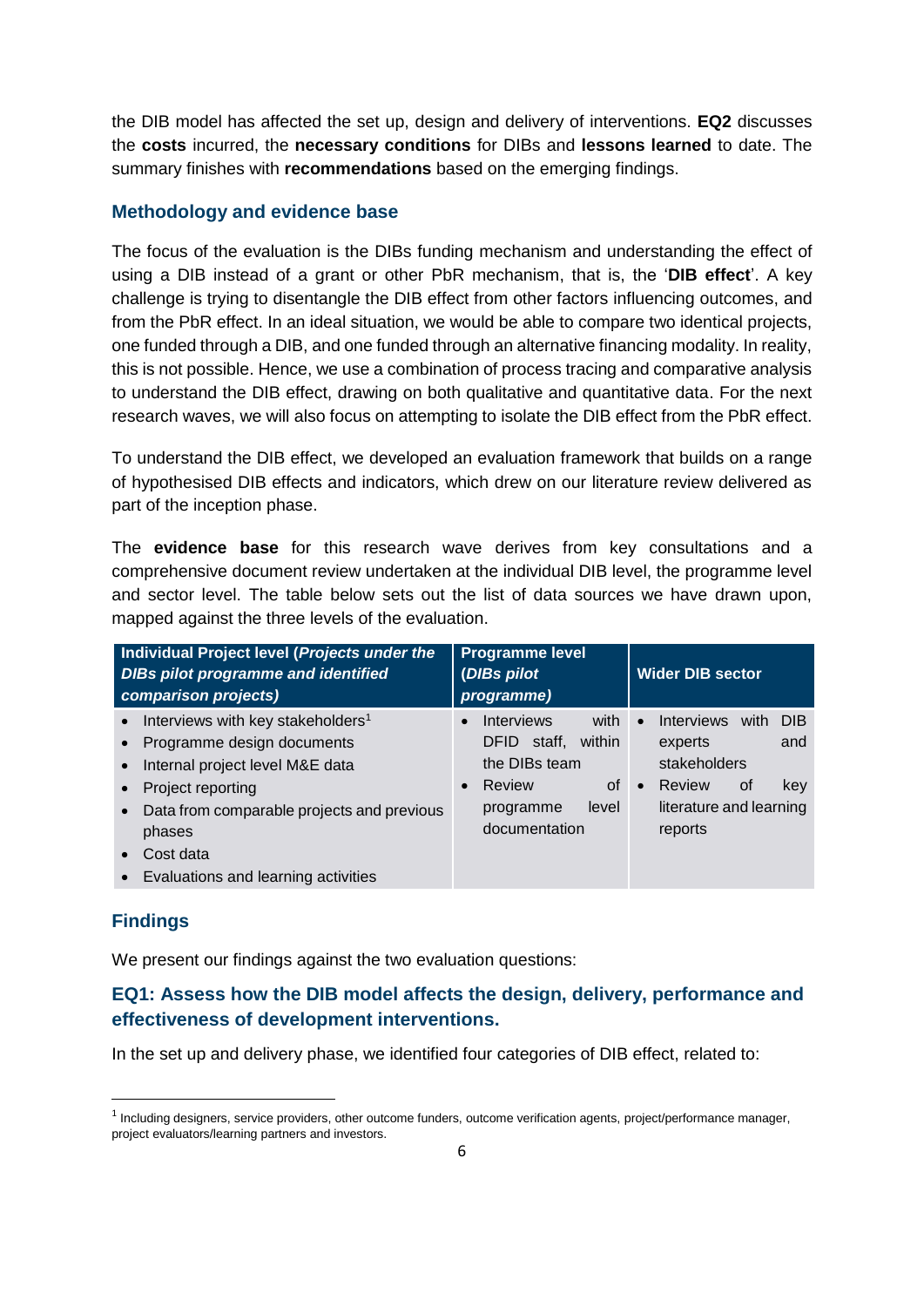- the **transfer of risk**, from outcome funder and service provider to investor, and the emergence of some new risks;
- **partnerships** leading to greater collaboration and coordination between stakeholders;
- changes to the quantity and nature **of financing and funding**;
- the **design** process, in terms of level of innovation, rigour and complexity.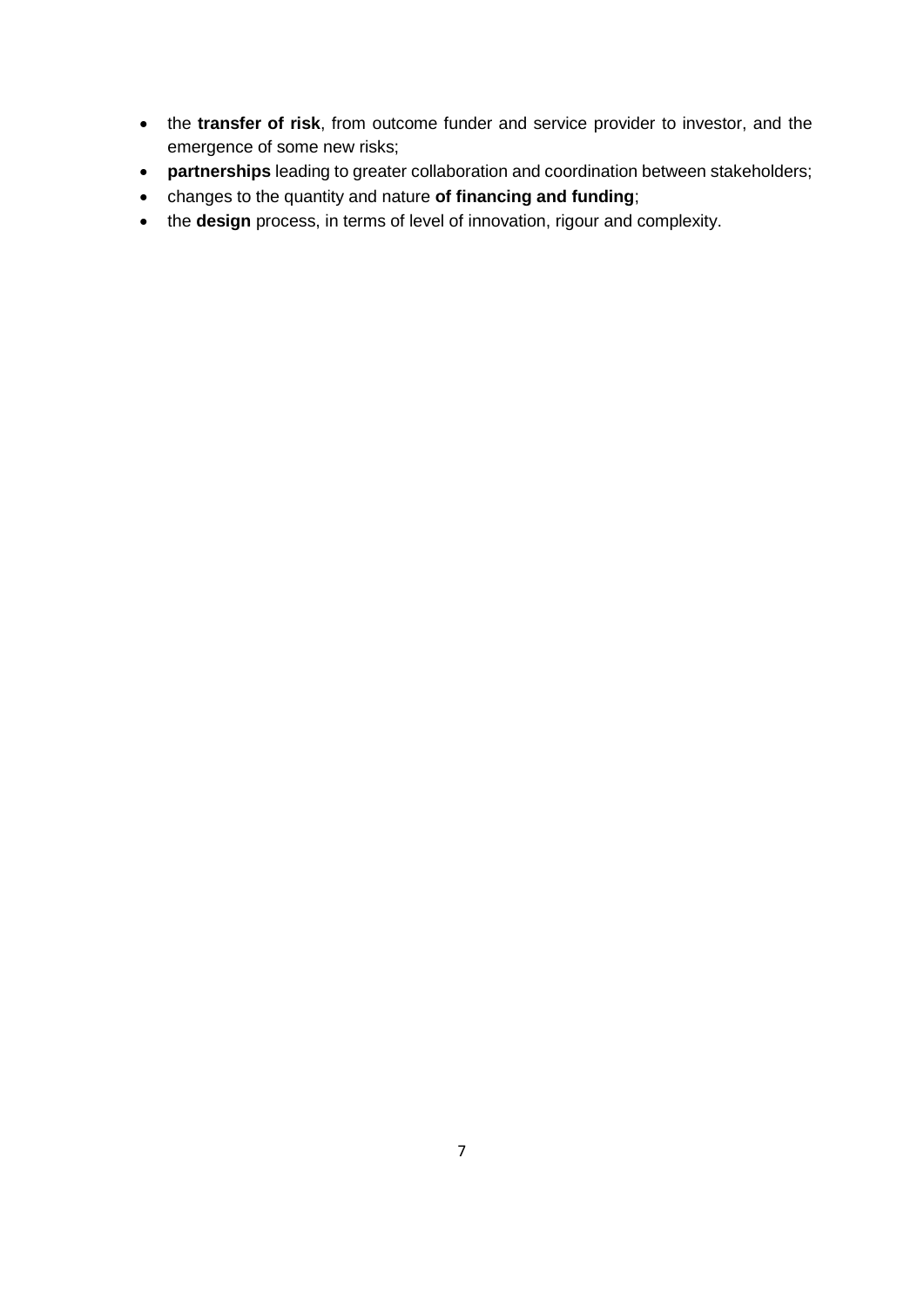We discuss each category of DIB effect below, and set out our findings for the effects that are related to the design and set up phase of a DIB. For each DIB, we have set out a column for whether the DIB effect was anticipated, and whether it emerged. We note that DIBs are designed with different objectives in mind, and that the DIB effects anticipated vary across the four DIBs. The RAG rating indicates the extent to which these effects emerged, with *Green* signalling *Yes*, *Amber* signalling *To some degree*, and *Red* signalling *No*.

### **Transfer of risk effects**

Whilst the DIB mechanism has reduced some **(financial) risks** for outcome funders and service providers, it has increased others, for example, **reputational risk**. There were quite strong concerns amongst both outcome funders and service providers around using a new funding mechanism, due to the uncertainties of using a new model, alongside the heightened attention that the mechanism brings to the projects, increasing unwanted exposure should the results not materialise.

**Service providers** noted that it was unlikely they would have participated in the project if they had been required to provide the upfront capital to deliver the intervention. However, there remain barriers to service providers entering a PbR contract. We saw that investors work repeatedly with trusted organisations that have strong and credible management teams, and that entering into an impact bond requires a degree of capability and capacity that a large number of service providers do not have.

| <b>DIB Effect</b>                                                       | <b>ICRC HIB</b>        |                                                                                                                                                                              | <b>Quality Education</b><br><b>India DIB</b> |                                          | <b>Village Enterprise DIB</b> |                                    | <b>Cataract Bond</b> |                                                                                                                                                                                                    |  |
|-------------------------------------------------------------------------|------------------------|------------------------------------------------------------------------------------------------------------------------------------------------------------------------------|----------------------------------------------|------------------------------------------|-------------------------------|------------------------------------|----------------------|----------------------------------------------------------------------------------------------------------------------------------------------------------------------------------------------------|--|
|                                                                         | <b>Antici</b><br>pated | <b>Emerged</b>                                                                                                                                                               | Anticipated                                  | <b>Emerged</b>                           | Anticipated                   | Emerged                            | Anticipated          | Emerged                                                                                                                                                                                            |  |
| <b>Transfer of financial</b><br>risk from outcome<br>funder to investor | <b>Yes</b>             | Some financial risk<br>transferred (40% of<br>investors' capital is at<br>risk; 60% capital<br>guarantee, shared<br>between the outcome<br>funders and service<br>provider). | Yes                                          | 100%<br>transfer of<br>financial<br>risk | Yes                           | 100% transfer of<br>financial risk | <b>Yes</b>           | Some financial risk<br>transferred (0% of investors'<br>capital at risk; 4% of interest<br>at risk; capital guarantee<br>split between outcome<br>funder (76.5%) and service<br>provider $(23.5%)$ |  |
| Reputational<br><b>risks</b><br>resulting from<br>the use of the DIB    | <b>Yes</b>             | Yes                                                                                                                                                                          | Yes                                          | Yes                                      | Yes                           | Yes                                | <b>No</b>            | <b>No</b>                                                                                                                                                                                          |  |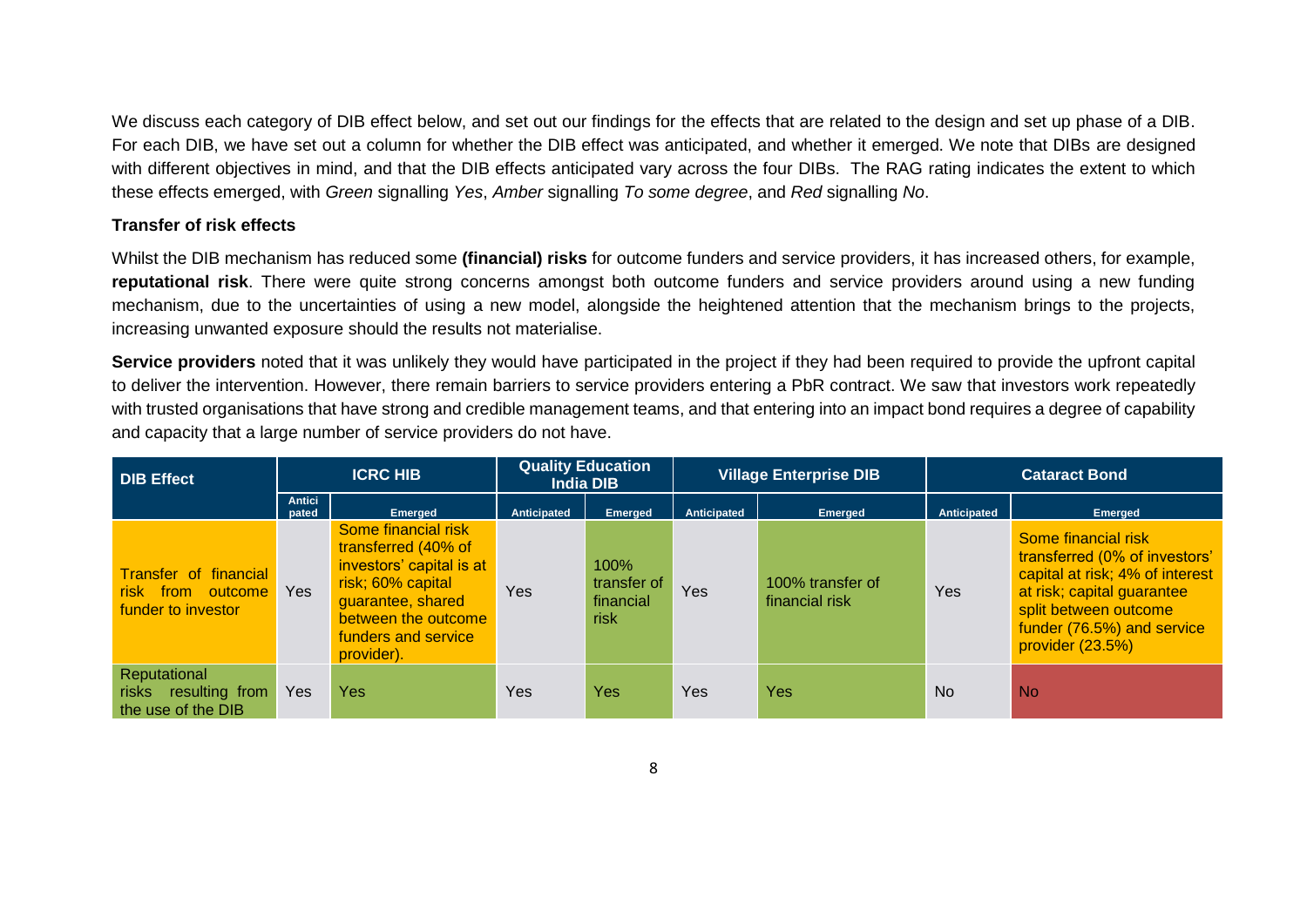| <b>DIB Effect</b>                                                                                                 | <b>ICRC HIB</b> |                | <b>Quality Education</b><br><b>India DIB</b> |                | Village Enterprise DIB |                |             | <b>Cataract Bond</b>                                          |
|-------------------------------------------------------------------------------------------------------------------|-----------------|----------------|----------------------------------------------|----------------|------------------------|----------------|-------------|---------------------------------------------------------------|
|                                                                                                                   | Antici<br>pated | <b>Emerged</b> | Anticipated                                  | <b>Emerged</b> | Anticipated            | <b>Emerged</b> | Anticipated | Emerged                                                       |
| <b>More</b><br>service<br>providers entering the<br>PbR market due to<br>pre-financing<br>and<br>transfer of risk | Yes             | Yes            | Yes                                          | Yes            | Yes                    | Yes            | <b>No</b>   | No, could likely have been<br>involved if no transfer of risk |

### **Partnerships**

This is primarily due to the new partnerships created between governments, donors, delivery partners and (to a degree) the private sector, in which the financial risk is shared between these groups. The DIB has fostered new working relationships between stakeholders and has led to greater levels of collaboration than is normally seen, primarily because the DIB aligns all stakeholders' interests but also because the intensive design stage necessitates closer partnership working.

The extent to which the DIB fostered greater collaboration differed between the four DIBs. Collaboration was noted as stronger in cases where there were more multilateral discussions. However, it was also noted that this made the negotiation process less efficient.

| <b>DIB Effect</b>                                                                                                                      |             | <b>Quality Education India</b><br><b>ICRC HIB</b><br>DIB                                                   |             |                | Village Enterprise DIB |                | <b>Cataract Bond</b> |                                                                                                            |
|----------------------------------------------------------------------------------------------------------------------------------------|-------------|------------------------------------------------------------------------------------------------------------|-------------|----------------|------------------------|----------------|----------------------|------------------------------------------------------------------------------------------------------------|
|                                                                                                                                        | Anticipated | <b>Emerged</b>                                                                                             | Anticipated | <b>Emerged</b> | Anticipated            | <b>Emerged</b> | Anticipated          | Emerged                                                                                                    |
| collaboration<br>Greater<br>and/or<br>coordination<br>stakeholders<br>between<br>there<br>is.<br>an an<br>as<br>alignment of interests | Yes         | Yes - though there<br>were comments that<br>collaboration and<br>transparency could<br>have been improved. | Yes         | Yes            | Yes                    | Yes            | Yes                  | Yes - though there<br>were comments that<br>collaboration and<br>transparency could<br>have been improved. |

# **Financing and funding**

The DIB mechanism has made it possible to implement Payment by Results (PbR) contracts in contexts where, previously, this would not have been possible because the projects were too risky or too large, hence **funding projects which would not have been funded otherwise, or at least not in the same guise**. Although PbR projects have been funded in the majority of countries involved in the four DIBs, a number of outcome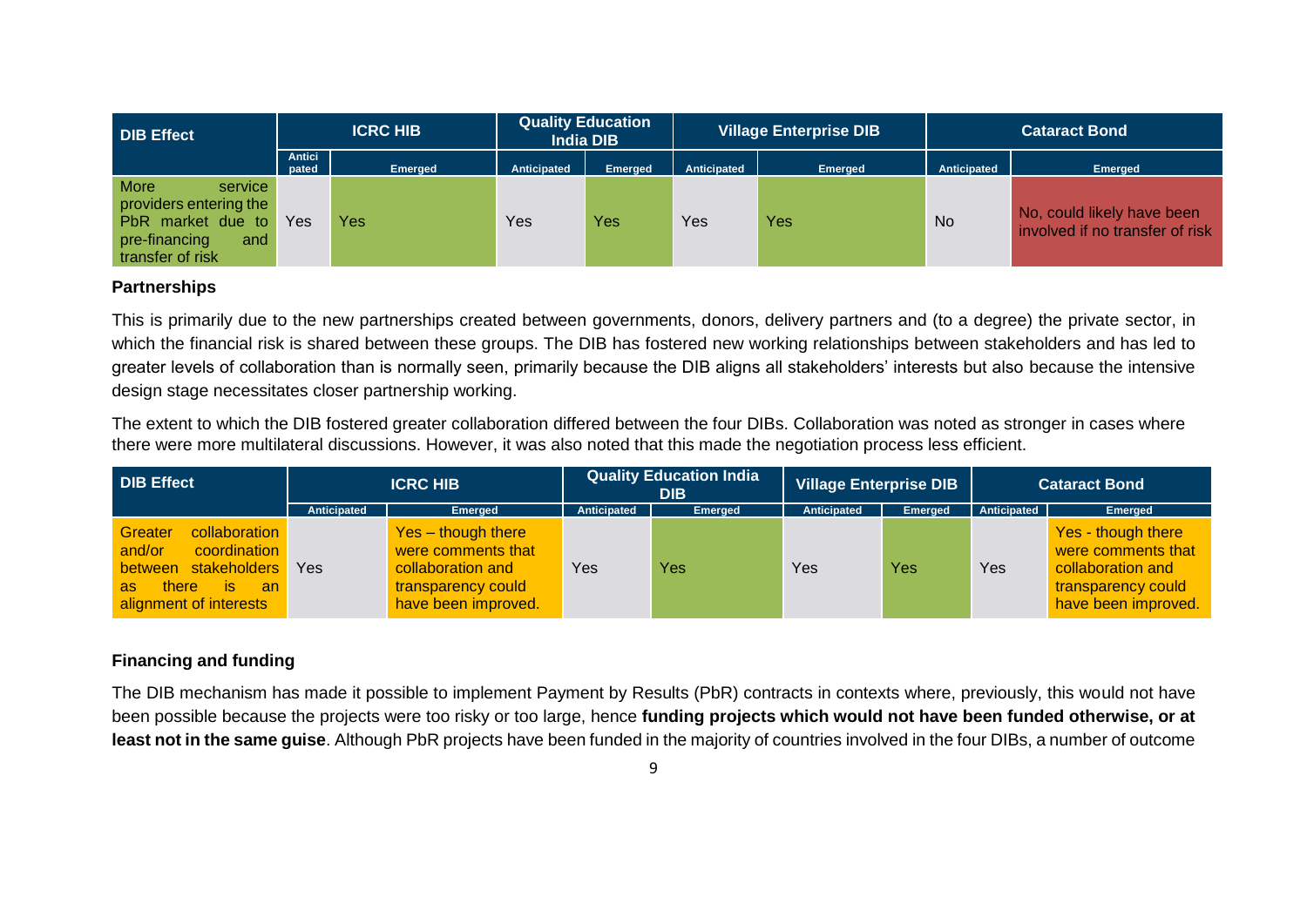funders across all four DIBs said it was unlikely they would have funded the intervention had it been financed through a traditional input-based model.

Two of the most significant landmarks in these projects is that they have demonstrated that private investors are willing to take on sizeable risk in impact bonds, and it is possible to launch impact bonds at a larger scale (i.e. the QEI DIB, which builds on the Educate Girls DIB). There is evidence of the impact bonds drawing in **additional** *financing* **to the development sector**, as well as **longer term funding**.

| <b>DIB Effect</b>                                                                                                 |             | <b>ICRC HIB</b> |             | <b>Quality Education India DIB</b>                                                                                            | <b>Village Enterprise DIB</b> |                                                                                                                            | <b>Cataract Bond</b> |                                                                                                     |  |
|-------------------------------------------------------------------------------------------------------------------|-------------|-----------------|-------------|-------------------------------------------------------------------------------------------------------------------------------|-------------------------------|----------------------------------------------------------------------------------------------------------------------------|----------------------|-----------------------------------------------------------------------------------------------------|--|
|                                                                                                                   | Anticipated | <b>Emerged</b>  | Anticipated | Emerged                                                                                                                       | Anticipated                   | <b>Emerged</b>                                                                                                             | Anticipated          | Emerged                                                                                             |  |
| Funding<br>projects which<br>would not have<br>funded<br>been<br>otherwise, or<br>the<br>in.<br>not<br>same guise | Yes         | Yes             | Yes         | Yes                                                                                                                           | Yes                           | <b>Yes</b>                                                                                                                 | <b>No</b>            | No, likely project<br>could have been<br>funded without DIB                                         |  |
| <b>Additional</b><br>financing<br>to<br>the<br>development<br>sector                                              | Yes         | Yes.            | Yes         | No. Raised external<br>finance but most of<br>this philanthropic<br>funding that would<br>have gone into the<br>sector anyway | Yes                           | No. Raised external<br>finance but most of this<br>philanthropic funding that<br>would have gone into the<br>sector anyway | Yes                  | Mixed – finance<br>would have gone into<br>development sector,<br>but not eye health or<br>Cameroon |  |
| term<br>Longer<br>funding                                                                                         | Yes         | <b>Yes</b>      | <b>No</b>   | To some extent                                                                                                                | <b>No</b>                     | <b>No</b>                                                                                                                  | <b>No</b>            | <b>No</b>                                                                                           |  |

### **Design**

The reputational risk of involvement in these pilot DIBs has created a level of risk aversion, which we believe has limited the level of innovation in the interventions – all four DIBs are funding service providers with some track record and interventions with some evidence bases, with **innovation** being incremental, rather than radical.

A large amount of work has been done in all four DIBs in terms of the **design of the M&E**, to build a stronger performance management infrastructure, including investing in new monitoring systems and working closely with the service providers to embed adaptive management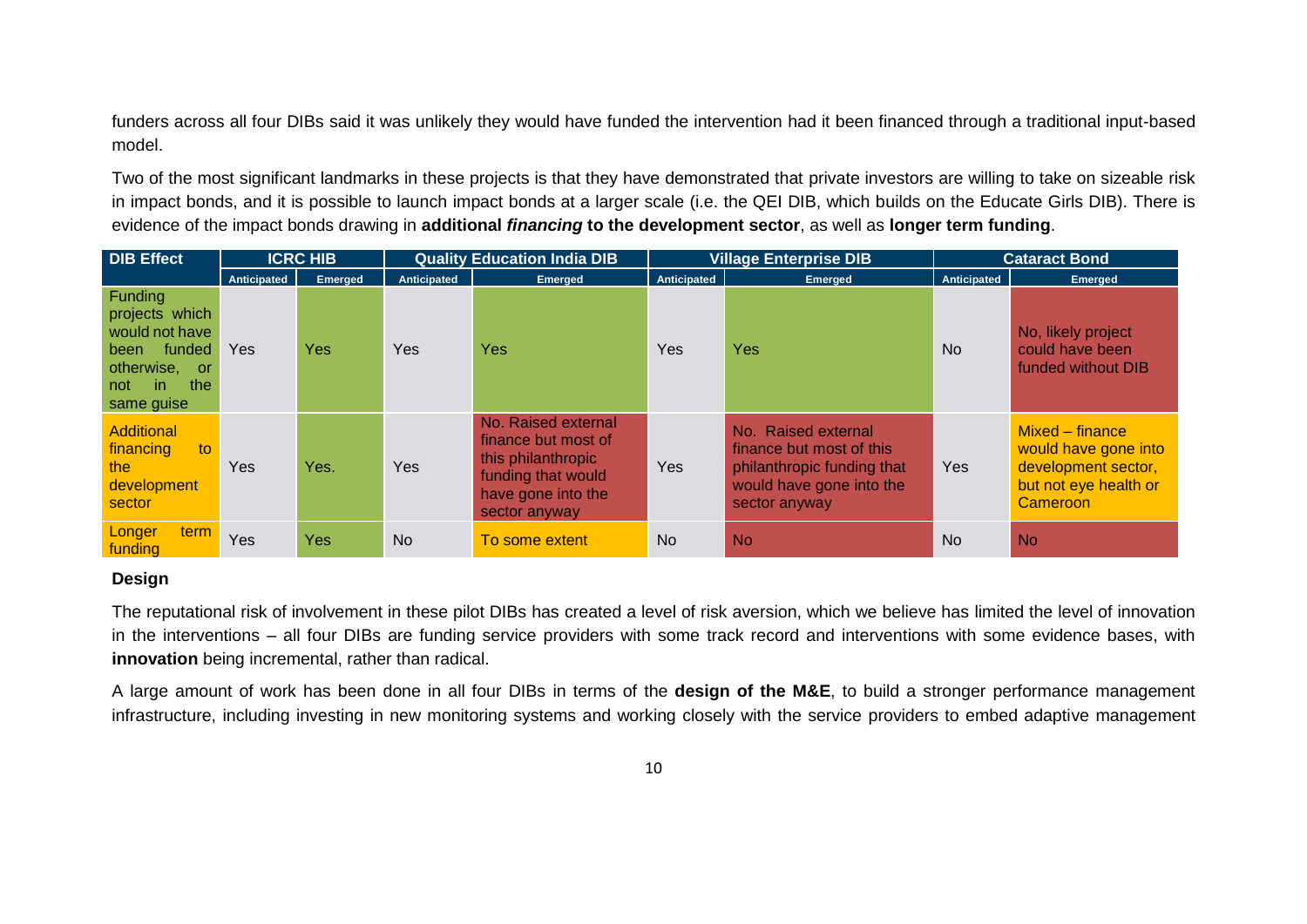systems. There is less evidence that the DIB supported more careful and rigorous design of the interventions themselves. The majority of stakeholders noted that the DIBs have been **complex to design and expensive to set up**.

| <b>DIB Effect</b>                                              |             | <b>ICRC HIB</b>                                                                                        |             | <b>Quality Education India DIB</b><br><b>Village Enterprise DIB</b>                                                               |             | <b>Cataract Bond</b>                                                                         |             |                                           |
|----------------------------------------------------------------|-------------|--------------------------------------------------------------------------------------------------------|-------------|-----------------------------------------------------------------------------------------------------------------------------------|-------------|----------------------------------------------------------------------------------------------|-------------|-------------------------------------------|
|                                                                | Anticipated | <b>Emerged</b>                                                                                         | Anticipated | Emerged                                                                                                                           | Anticipated | Emerged                                                                                      | Anticipated | Emerged                                   |
| <b>Enables</b><br>innovation                                   | <b>Yes</b>  | Yes (incremental<br>innovation).                                                                       | Yes         | Yes (incremental<br>innovation)                                                                                                   | <b>No</b>   | <b>Yes</b><br>(incremental<br>innovation)                                                    | <b>No</b>   | <b>Yes</b><br>(incremental<br>innovation) |
| More careful and<br>rigorous design of<br><i>interventions</i> | Yes         | Mixed. Yes in terms of<br>rigorous design of M&E, but<br>no impact on design of<br><i>intervention</i> | Yes         | Mixed. Yes in terms of<br>rigorous design of<br>M&E (but similar<br>rigour in PbR), but no<br>impact on design of<br>intervention | Yes         | Yes, though<br>mixed opinion<br>on whether this<br>can be<br>attributed to the<br><b>DIB</b> | Yes         | <b>Yes</b>                                |
| Complex to design<br>and expensive to<br>set up                | Yes         | Yes                                                                                                    | Yes         | <b>Yes</b>                                                                                                                        | Yes         | <b>Yes</b>                                                                                   | Yes         | Yes                                       |

### **Summary**

Some of the DIB effects seem to be closely intertwined with other effects. For example, some are more 'novelty effects' - that is they exist because these are the first set of DIBs, and will likely diminish over time. This seems to be the case for the increased reputational risk and the costs associated with the set up and design of the DIBs. It is possible (though not certain) that these will reduce in future DIBs. Furthermore, because of the increased rigour in the outcomes measurement is a consequence of attaching payments to outcomes, increased rigour of M&E systems was also seen in some of the PbR comparator sites, and is therefore more of a 'PbR effect' than a DIB effect per se. Finally, a significant motivation across all DIBs was to test the efficacy of the financing modality. This core objective may affect the way the DIBs were structured and designed.

The findings from these four DIBs in relation to the DIB effect broadly mirror the findings from the wider literature. This is promising - the evidence of the DIB/SIB effect is currently weak, and so this evaluation provides further validation and gives a stronger understanding around how impact bonds affect the design and set-up of projects.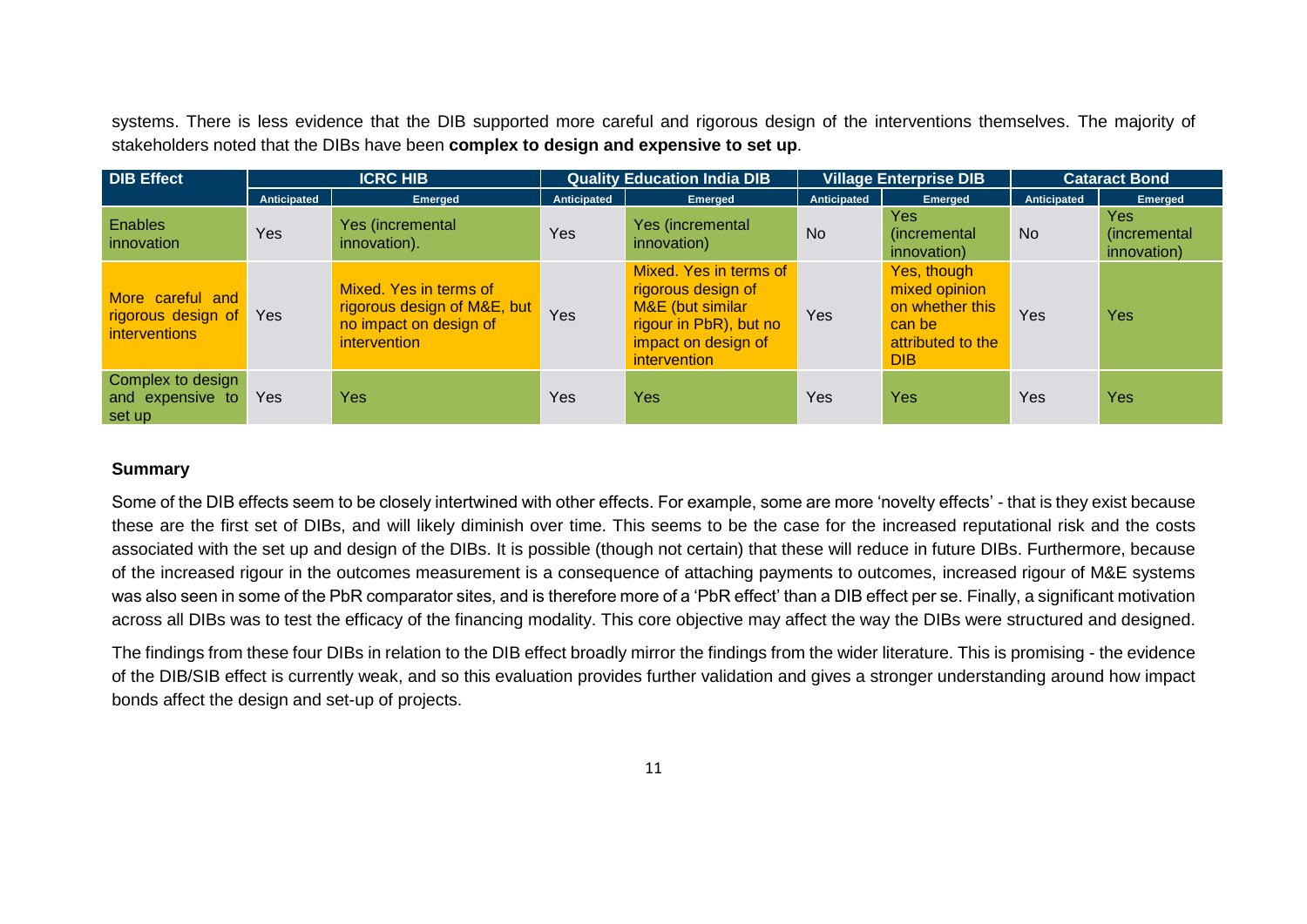Finally, with these benefits have come additional complexities and costs. All four DIBs were complex to design and launch, which resulted in large development costs. It is too early to conclude whether the benefits outweigh these costs. Stakeholders were confident that lessons could be learned from the DIBs that would reduce the complexity and cost of future DIBs, as we explore under EQ2.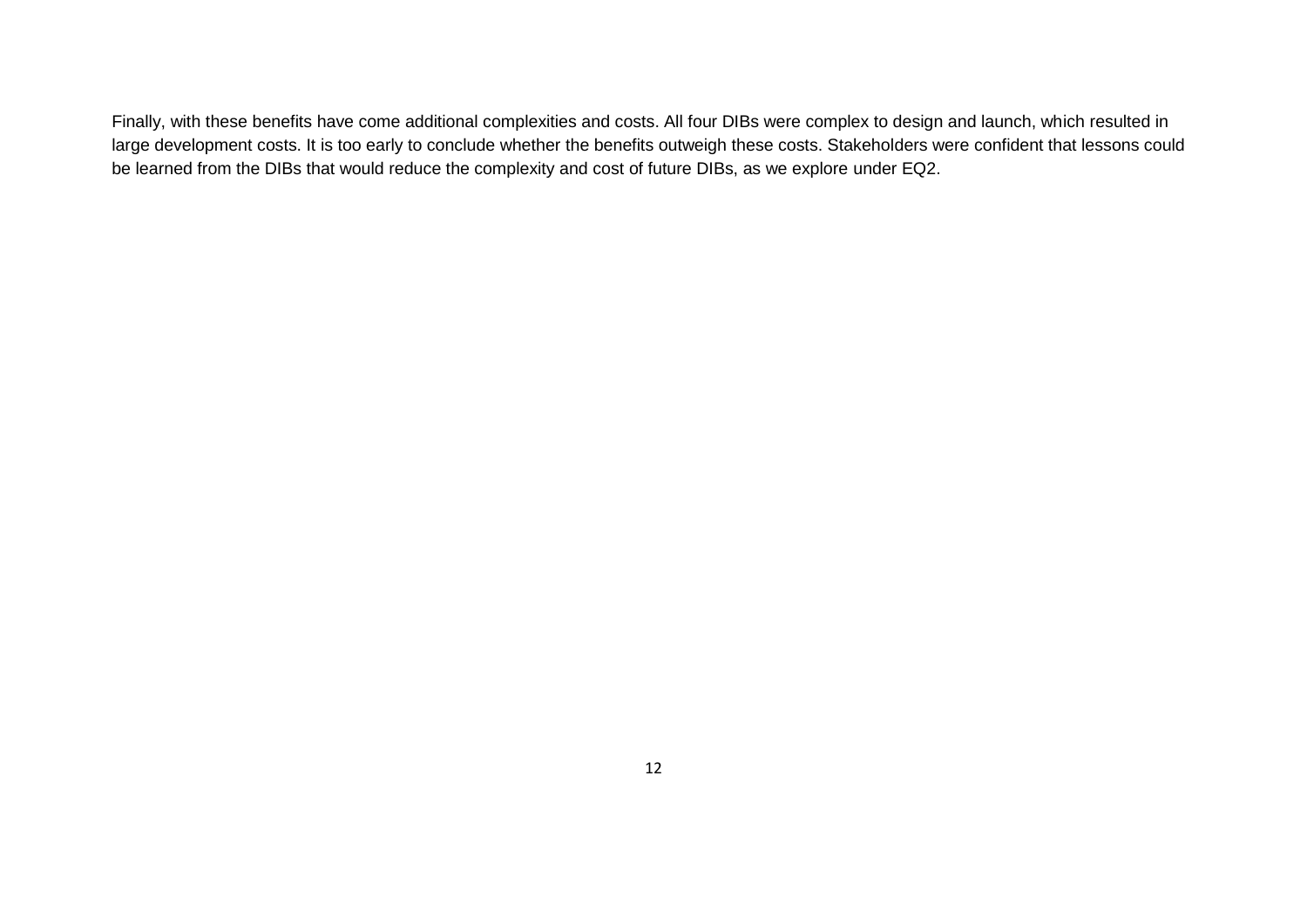# **EQ2: What improvements can be made to the process of designing and agreeing DIBs to increase the model's benefits and reduce the associated transaction costs?**

We first discuss the types of costs incurred during the design and set up of the DIBs. We then discuss emerging findings on the necessary conditions for the DIB model to be suitable, and lessons learned and improvements that can be made to increase the model's benefits and reduce the associated transaction costs

# **Costs**

All stakeholders confirmed there had been additional costs, including actual, in kind and pro bono, for designing and setting up the DIBs. These costs tended to be incurred by outcome funders and service providers. The table below summarises the costs reported across the main cost categories. A key finding was the costs (with the exception of returns to investors) did not seem to be proportional to the size of the DIBs, and that there seemed to be a certain level of 'fixed costs' which will have implications for the optimal size of the DIB. Stakeholders expected some of the DIBs costs would reduce for future DIBs.

| <b>Cost</b><br>categories                          | <b>Costs</b> (including actual,<br>budgeted, in-kind and pro-bono)                                                                                                                                                                                    | Paid for by                                                                                                                                                                                                                                                                                                                       |  |  |  |  |  |  |  |
|----------------------------------------------------|-------------------------------------------------------------------------------------------------------------------------------------------------------------------------------------------------------------------------------------------------------|-----------------------------------------------------------------------------------------------------------------------------------------------------------------------------------------------------------------------------------------------------------------------------------------------------------------------------------|--|--|--|--|--|--|--|
| <b>Design and set up</b>                           |                                                                                                                                                                                                                                                       |                                                                                                                                                                                                                                                                                                                                   |  |  |  |  |  |  |  |
| <b>Staff time set</b><br>up                        | Where estimated, this ranged from<br>USD 150,000 to USD 490,000.<br>Otherwise, stakeholders described<br>the significant time commitment e.g.<br>staff time over two years.                                                                           | Generally funded by organisations (investors,<br>outcome funders, service providers) providing<br>staff time 'in-kind', as well as advisors and<br>intermediaries providing pro-bono time. In<br>some cases funded by a separate grant, e.g.<br>ICRC received a grant for the set up phase<br>from the Government of Netherlands. |  |  |  |  |  |  |  |
| <b>External</b><br>advice on<br>contract<br>design | Three out of the four DIBs estimated<br>to be just over USD 250,000, while<br>one DIB estimated this to be USD<br>687,000.                                                                                                                            | Paid for by the outcome funder or funded by a<br>separate grant except for QEI where Investor<br>funded these costs.                                                                                                                                                                                                              |  |  |  |  |  |  |  |
| <b>Legal and</b><br>financial<br>advice            | Not all these costs were included in<br>budgets. Where costs had been<br>captured, these ranged from USD<br>50,000 to USD 120,000. However, in<br>most cases this underestimated the<br>full cost as not all the pro-bono hours<br>had been recorded. | In general, these were pro bono. Where<br>services were procured rather than provided<br>pro bono, the costs were funded by the<br>outcome funder or funded by a separate grant.                                                                                                                                                  |  |  |  |  |  |  |  |
| <b>Implementation</b>                              |                                                                                                                                                                                                                                                       |                                                                                                                                                                                                                                                                                                                                   |  |  |  |  |  |  |  |
| <b>Contract</b><br>management<br><b>costs</b>      | These costs were reflected in<br>budgets and ranged from between<br>USD 52,500 to USD 670,000                                                                                                                                                         | Paid for by the outcome funder or funded by a<br>separate grant. In one case performance<br>management costs are (QEI) co-funded by<br>investor.                                                                                                                                                                                  |  |  |  |  |  |  |  |
| <b>Verification</b>                                | These tended to be contracts with<br>third parties but varied in size with<br>two DIBs using validated<br>administration data having lower<br>verification costs e.g. around USD<br>50k and two with larger costs around                              | Paid for by the outcome funder or funded by a<br>separate grant.                                                                                                                                                                                                                                                                  |  |  |  |  |  |  |  |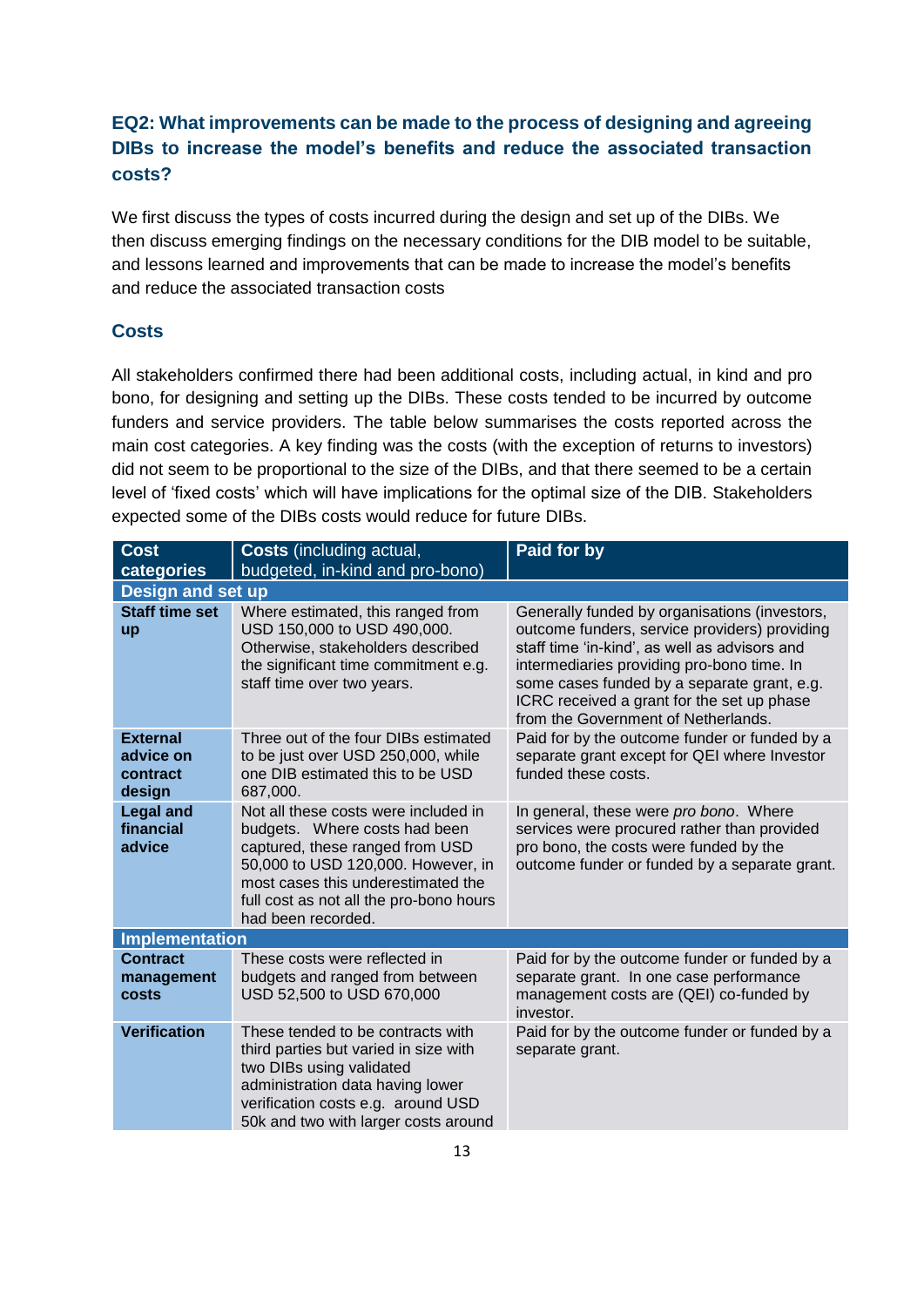| <b>Cost</b><br>categories                                                      | <b>Costs</b> (including actual,<br>budgeted, in-kind and pro-bono)                                                                                                                        | Paid for by                                                      |
|--------------------------------------------------------------------------------|-------------------------------------------------------------------------------------------------------------------------------------------------------------------------------------------|------------------------------------------------------------------|
|                                                                                | USD 500-600k (involving<br>experimental/quasi-experimental<br>approaches).                                                                                                                |                                                                  |
| <b>Investment</b><br>vehicle<br>related costs<br>e.g. Escrow<br>and legal fees | They types of costs under this<br>category varied between DIBs<br>depending on how they have been<br>set up. Total costs under this<br>category range from USD 30k to<br><b>USD 105k.</b> | Paid for by the outcome funder or funded by a<br>separate grant. |
|                                                                                | <b>Maximum payments to investors</b>                                                                                                                                                      |                                                                  |
| <b>Maximum</b><br>payments                                                     | These ranged from USD 650k to<br>$USD$ 6.4m                                                                                                                                               | Paid for by the outcome funder.                                  |

Stakeholders identified that some of the design and set-up costs, were unique to DIBs (e.g. contracts requiring legal and financial consultancy), but that others are commonly seen in other similar programmes, particularly with a PbR or output-based contract (such as ongoing costs of performance management, project management and verification). The table below provides a brief discussion of the types of costs, and the extent to which these would be expected in a PbR contract.

| <b>Activities</b><br>linked  <br>to additional DIB<br><b>costs</b> | <b>Comparison between DIBs and PbR</b>                                                                                                                                                                                          |  |  |  |
|--------------------------------------------------------------------|---------------------------------------------------------------------------------------------------------------------------------------------------------------------------------------------------------------------------------|--|--|--|
| <b>Design and Set Up Phase</b>                                     |                                                                                                                                                                                                                                 |  |  |  |
| <b>Staff time</b>                                                  | Additional range and number of stakeholders involved in DIBs means that<br>more costs are expected in the set up of a DIB.                                                                                                      |  |  |  |
| External advice on<br>contract design                              | The complexity of DIBs and lack of standard templates mean that this is<br>more of a feature within DIBs.                                                                                                                       |  |  |  |
| <b>Legal Costs</b>                                                 |                                                                                                                                                                                                                                 |  |  |  |
| <b>Implementation Phase</b>                                        |                                                                                                                                                                                                                                 |  |  |  |
| Performance<br>and<br>project management                           | Expected additional costs linked to both DIBs and PbR projects. However,<br>external performance and project management costs are more common<br>features of DIBs, which are expected to increase costs in this area.           |  |  |  |
| Reporting                                                          | Expected that this will be a feature in both DIBs and PbR funded projects,<br>though reporting in DIBs is likely to be more extensive, given the range of<br>stakeholders involved.                                             |  |  |  |
| Verification                                                       | Expected costs to be similar across PbR and impact bond. However, impact<br>bonds feature additional stakeholders, such as investors, which are<br>interested and tend to feed into the selection of the verification approach. |  |  |  |
| Return<br>to.<br><b>investors</b>                                  | Not a PbR cost.                                                                                                                                                                                                                 |  |  |  |

Cost drivers were identified by stakeholders to help understand which elements of the DIB are the most time-intensive or expensive. There was a large degree of overlap across the DIBs. All the DIBs identified legal and financial advice a major cost driver taking significant staff time and expertise. Engaging outcome funders and raising finance from investors were also identified by three out of the four DIBs. Other areas of overlap included the number of organisations that are involved and the negotiations, particularly being the first time, as being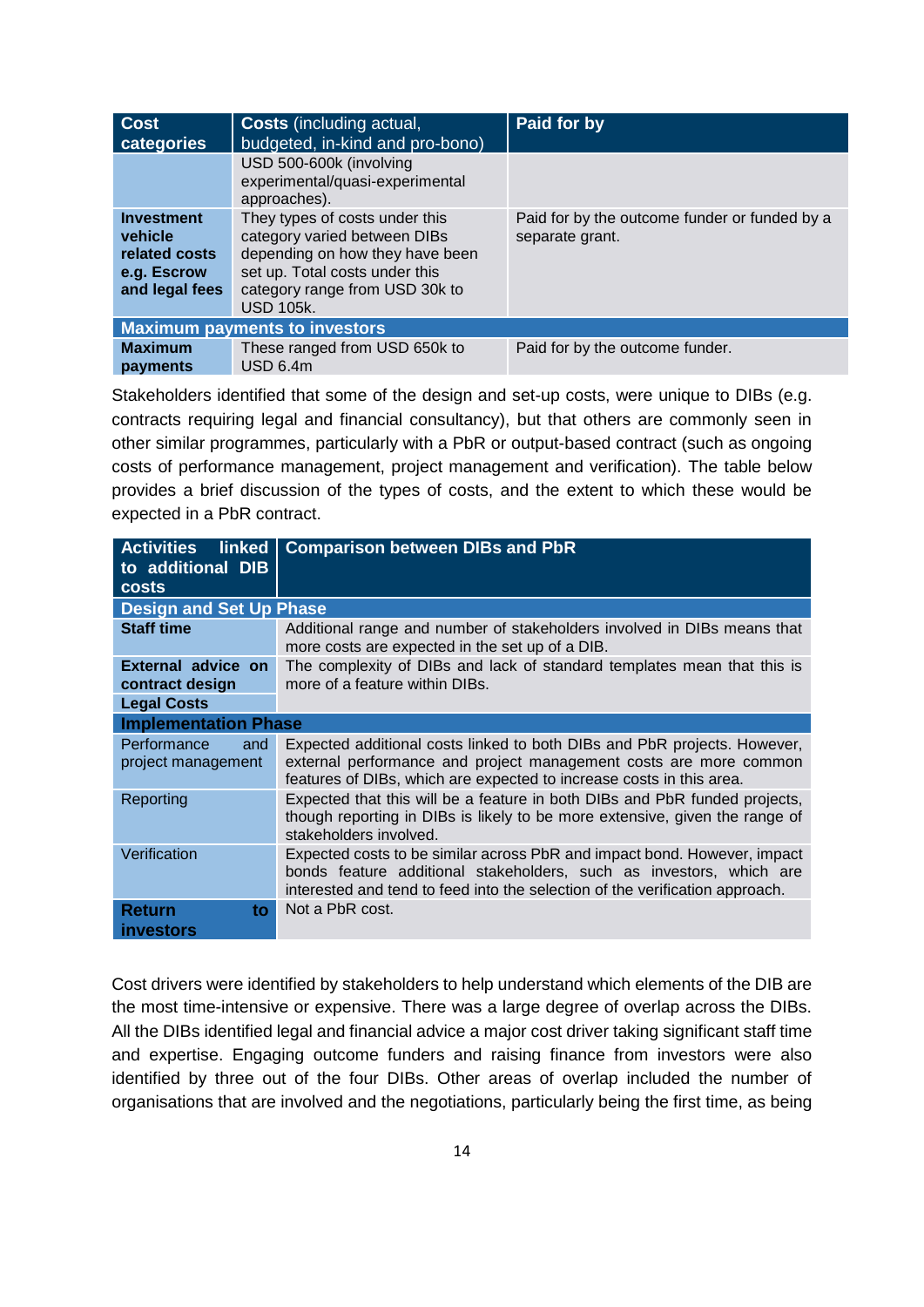time-intensive. One DIB identified the service provider selection process as being time intensive. The table below provides a summary of the cost drivers reported per DIB.

| <b>Cost drivers</b> | Legal,<br>qovernance | <b>Engaging</b><br>outcome<br>funders | <b>Number</b><br>organisations<br>to coordinate | of   Negotiati   Raising<br>$\blacksquare$ on<br>agreeme<br><b>nts</b> | $\overline{\phantom{a}}$ of finance | <b>Service</b><br>provider<br>selection<br><b>process</b> |
|---------------------|----------------------|---------------------------------------|-------------------------------------------------|------------------------------------------------------------------------|-------------------------------------|-----------------------------------------------------------|
| <b>ICRC HIB</b>     |                      |                                       |                                                 |                                                                        |                                     |                                                           |
| <b>QEI DIB</b>      |                      |                                       |                                                 |                                                                        |                                     |                                                           |
| <b>VE DIB</b>       |                      |                                       |                                                 |                                                                        |                                     |                                                           |
| <b>Cataract DIB</b> |                      |                                       |                                                 |                                                                        |                                     |                                                           |

### **Necessary conditions for the DIB model to be suitable**

It is too early to state whether DIBs are most appropriate in certain sectors or regions. There are also only a small number of DIBs launched to date. However, what is clear is that there are certain 'conditions' that increase the likelihood that the DIB will be launched, and/or launched efficiently (in a shorter timeframe and/or with lower transaction costs). What is particularly interesting is that many of these conditions have been identified as necessary within SIBs in high-income countries, suggesting that a lot of the learning within impact bonds is transferable to different outcome funders (donors) and regions (middle-income and developing countries).

Across the four DIBs as well as our interviews with sector stakeholders, necessary conditions were noted in terms of the intervention and evidence base, the organisations involved and the wider environment. These are discussed further below:

#### **Intervention**

Certain sectors appear to be particularly suitable for DIBs, in terms of those having clear outcomes and measurable outcomes, a shared understanding of the policy problem, target outcomes and appropriate approaches and sufficient data from previous interventions to develop targets and price risk. The outcomes also need to be achievable within a timeframe acceptable to both outcome funders and investors. The strength of the evidence base and the level of external risk needs to be acceptable to both outcome funders and investors. Finally, sectors with strong service providers are particularly suited to the DIB model.

For example, certain markets such as eye care and education have a strong evaluation and research history, as well as a strong market of service providers. It is too early to say in which contexts, problems, target groups, geographies and projects DIBs fit best and have the greatest impact, and this will continue to be explored in the following research waves.

### **Organisations**

There are a number of conditions on the stakeholders involved and consortium as a whole. DIBs can be unwieldy, bringing together multiple actors who may not have worked together before. Across the consortium, strong and committed leadership is required, as well as sufficient capacity and skills, including financial, legal and performance monitoring. A balance between the size of the consortium and breadth of experience is needed. Particularly for the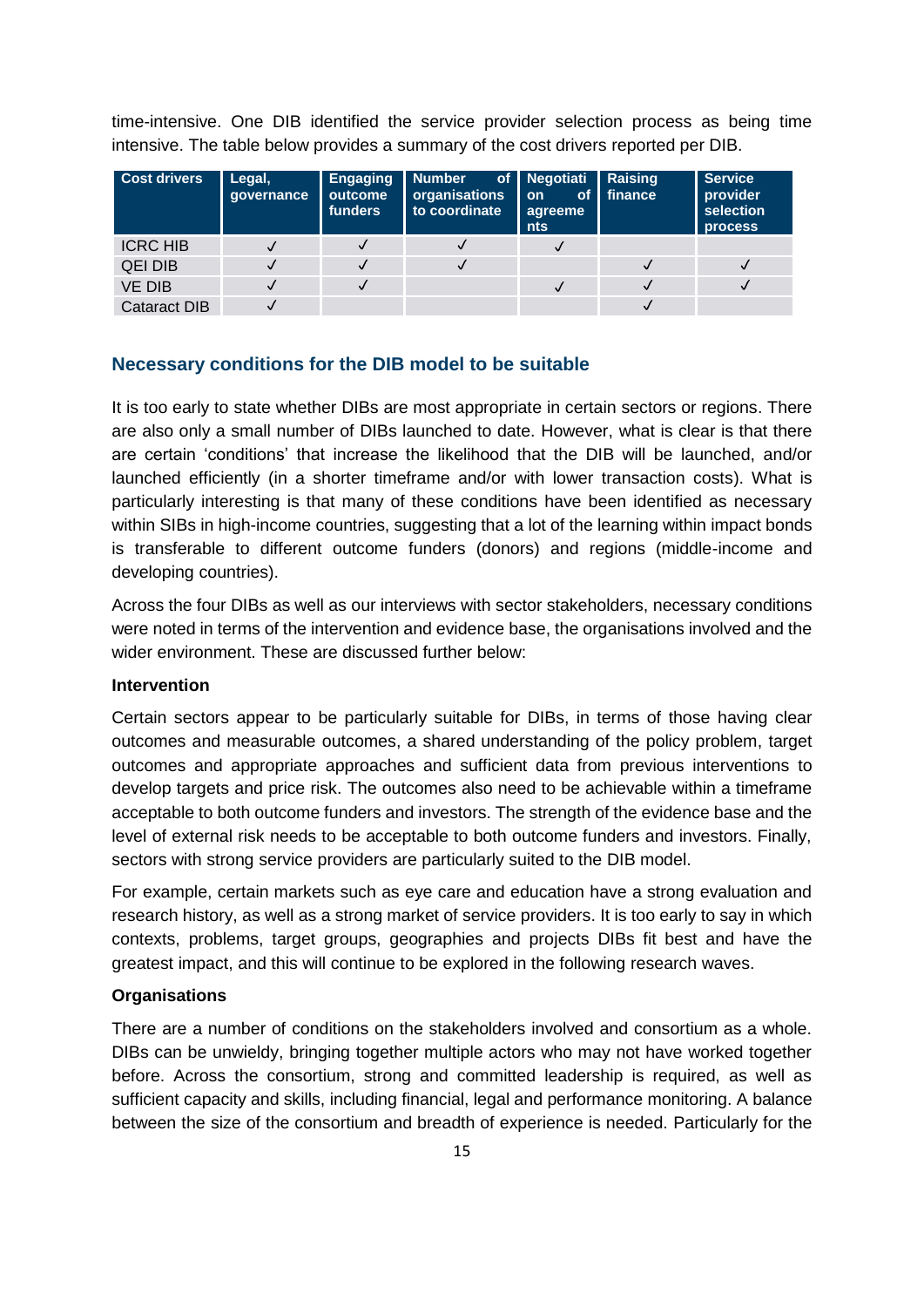service providers, it is important that there is a culture of innovation and interest in adapting and learning. Furthermore, in this early stage of the market, stakeholders with strong reputation and track records were cited as particularly important to lend credibility to the DIBs.

In terms of the efficient and effective coordination of the consortium, clearly defined roles for its members and clear processes in all eventualities is important. A balance between bilateral and collaborative negotiations is key and careful timing of when stakeholders are brought in, as there is a tension between efficiency and the building of a shared understanding of the objectives and purpose of the DIB.

### **Environment**

Additionally, during this early stage of the market, organisations and legislative frameworks often find it difficult to accommodate the DIB. Within certain outcome funders, it can be challenging to commit long-term to undefined and uncertain expenses. Organisational requirements on procurement procedures and due diligence can add to the complexity of the DIB, especially when organisations are working with actors that they would not traditionally work with (for example, NGOs and investment banks). In terms of legislative frameworks, a number of DIBs cited challenges in navigating the legislative frameworks that allows public funds to fund private sector profits, and managing the tax implications of the impact bond. For DIBs to be feasible in these contexts and meet these conditions, it can be necessary to set up special purpose vehicles (SPVs) or 'work arounds' in the terms of the contracts that can deviate from what a 'standard DIB' looks like.

# **Lessons learned and improvements that can be made to increase the model's benefits and reduce the associated transaction costs**

Firstly, the **process of designing and agreeing DIBs will need to be structured differently**, depending on the **aims of the DIB**. An emerging finding is that impact bonds have to be adapted with the objectives and contexts in mind. The evaluation found innovations in terms of how the four impact bonds under study sought to reduce transaction costs and improve the benefits of the model. Stakeholders use DIBs for different reasons, and prioritise the DIB effects differently. It is important to ensure that the DIB structure is adapted to DIB objectives. The contexts in which DIBs are being delivered also vary significantly. Context specificity is also important, with different design features working best with different combinations of actors, and in different contexts.

Secondly, **transaction costs need to be put into the perspective of the stage of the market.** One investor noted that in the financial industry, a new instrument is always complex to design and expensive to set up. However, the initial investment can be leveraged thereafter by launching others. Stakeholders noted that they expected certain transaction costs to reduce with future DIBs. There is some emerging evidence for this, with the QEI DIB able to build on the learning from the Educate Girls DIB, with the added benefit that some actors were involved in both DIBs.

Nonetheless, there is a **tension between reducing transaction costs and increasing the model's benefits**. A balance is needed between reducing transaction costs that do not directly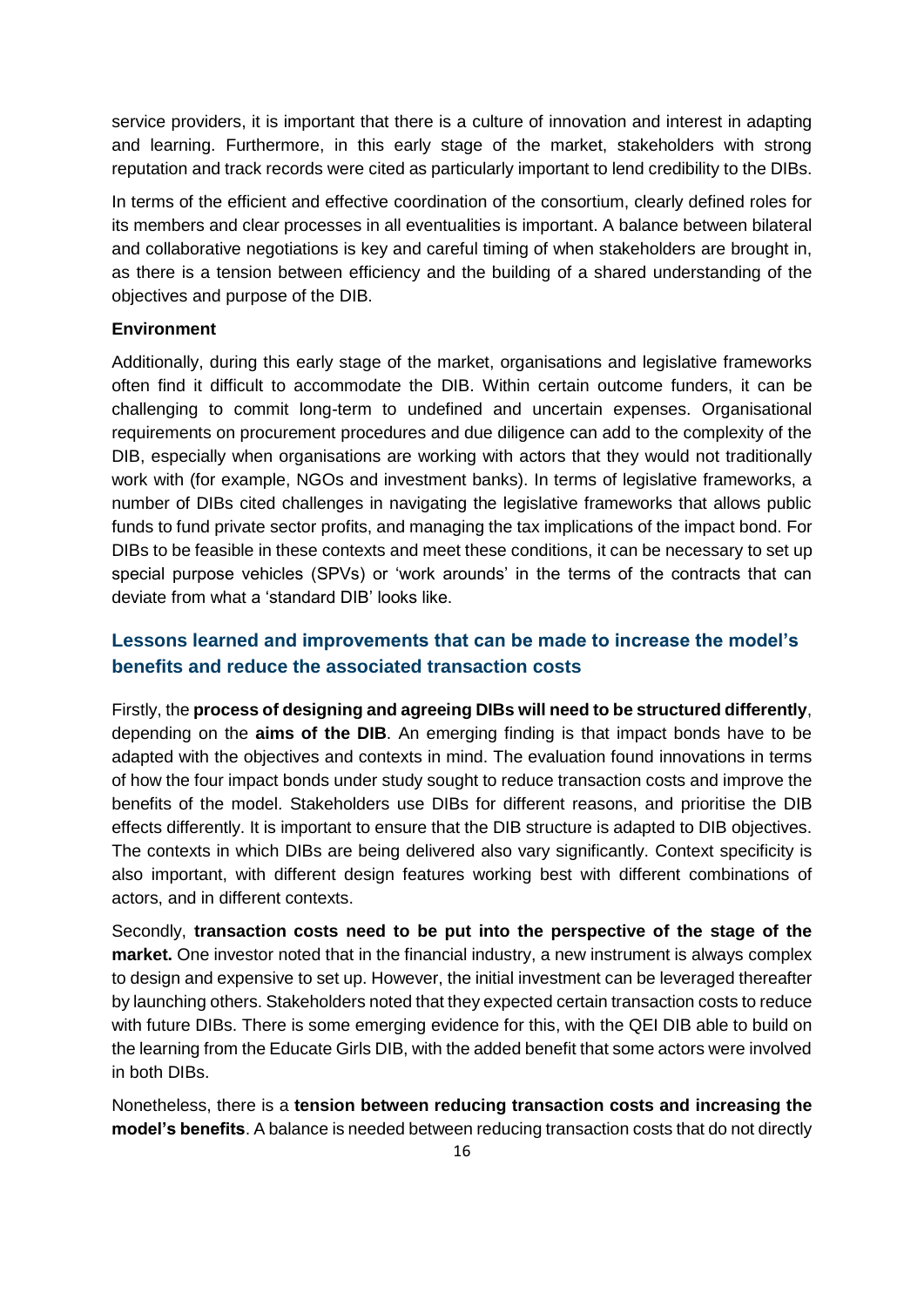link to the DIB effects, and focusing resources on those components that are expected to lead to the targeted DIB effects.

Below we set out the lessons of potential wider relevance for the design and set up phase of development impact bonds. These are split out against the different stages of designing and setting up DIBs.

It is difficult to generalise lessons learned for all DIBs. It must be noted that there is not yet a predominant design for DIBs, and it is perhaps more helpful to understand DIBs as a funding class within which there is great variation. The structure and nature of the DIBs, the stakeholders involved and their objectives for the DIB and the organisational and regulatory requirements in place varied significantly, with implications for the process of the design and set up phase.

These findings are also limited by the fact that we are still in an early stage of the market, with a very small number of DIBs that are operating in very different contexts. This must be borne in mind when taking stock of the lessons learned to date.

### **Identifying appropriate interventions**

**1** Transaction costs are lower if the DIB design is able to draw on existing evidence, reducing some of the costs associated with designing outcome metrics and the evidence base required to determine pricing. However, the requirement for a strong evidence base may limit the expansion of the DIB into new and innovative sectors.

The benefits of using the DIB model are the strongest when there is a value proposition to the use of the DIB, whereby they resolve a specific challenge that cannot be addressed by other funding mechanisms. Many of the benefits of using the DIB model

2 are similar to the benefits of using PbR. However, there are some benefits unique to the DIB model, such as enabling service providers to participate in PbR without upfront capital, and the tendency for the DIB model to draw in a wide range of stakeholders and both require and support collaboration.

### **Identifying metrics and structuring payments**

Building a database of impact bond returns, outcome metrics and rate cards and drawing on private sector expertise on pricing risk would facilitate the growing of the

**3** DIBs market. However, context specificity may limit the usefulness of standardisation and caution is also advised in terms of developing rate cards, due to the early stage of the market and limited data available.

Outcome metrics and targets work best when returns to investors and outcome funders, and respective incentives, are aligned. Developing outcome metrics and rate cards that are understood by all stakeholders and linked to other metrics within the sector/country

**4** can increase the value of the learning generated, and facilitate the broader DIB market and/or potential transition to a SIB. It is noted that there can be a tension between using a robust model and using a less robust model that is aligned with measures used by others in the sector.

### **Measuring impact**

**5** The validation process should be designed to meet the needs of stakeholders. Different considerations may apply to different contexts. We note that there can be an automatic preference to use experimental approaches or quasi-experimental approaches.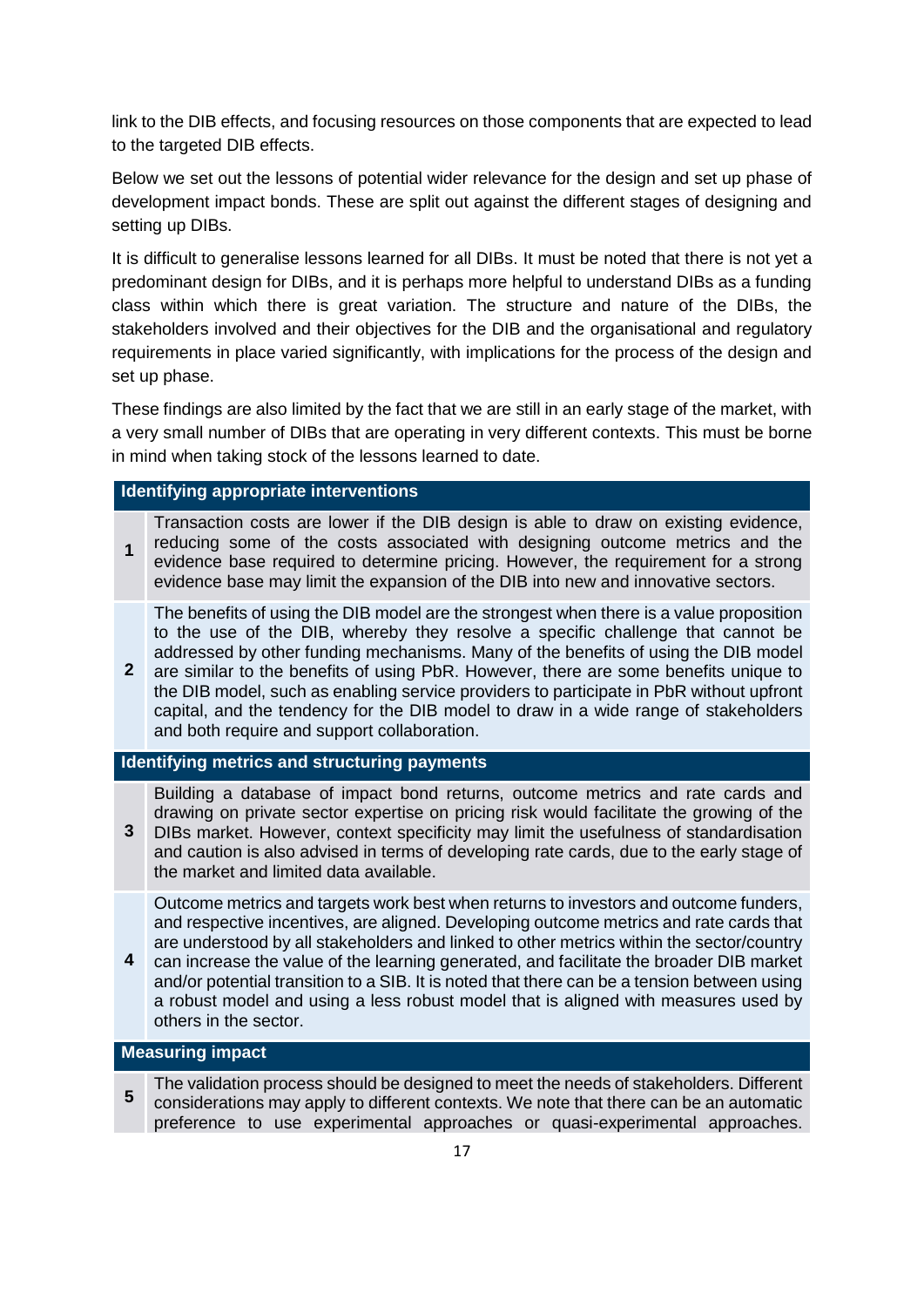However, where an intervention or certain causal links are sufficiently backed by evidence, there may be less value in using experimental or quasi-experimental methods compared to validated administrative data.

### **Identifying and selecting stakeholders and managing relationships**

Across three of the DIBs, it was challenging to engage outcome funders. There is a benefit to identifying outcome funders interested in using outcome based contracting, and the types of interventions they are interested in earlier on, and recognising that outcome funders need to be involved in the design of the DIB. Identifying outcome

**6** funders first could also enable a competitive process for selecting service providers. On the other hand, outcome funders are concerned about the risks of getting involved with a new funding mechanism, and it can be easier for outcome funders to get involved at a later stage, when the other stakeholders have been identified and the terms are more developed.

Transaction costs for the design and set up stage can be reduced when there is strong collaboration across stakeholders, drawing on each other's expertise and strengths;

**7** when roles are clearly defined from the start; when stakeholders are identified and brought in efficiently; and when there is the right balance between undertaking negotiations bilaterally and collaboratively.

Different types of investors and outcome funders bring different types of benefits. For example, commercial investors are able to bring in more experience with testing and implementing financing modalities, while philanthropic investors may be able to bring

**8** experience and expertise within the sector. As a result, careful consideration of the objectives of using the impact bond should be taken into account when identifying outcome funders and investors.

### **Structuring and developing the operating model**

The larger number of stakeholders involved in the DIBs to date, and the often diverse legislative frameworks, increase the transaction costs of this stage of the DIB development, due to the larger number of 'work-arounds' and negotiations required.

**9** Furthermore, contracting with different currencies introduces foreign exchange risk. The optimal solution would be to amend the legislative frameworks to accommodate DIBs. Where this is not possible, other potential solutions include limiting the number of stakeholders involved, considering other pooled financing or funding structures, using other ways to minimise the number of contracts involved, or standardising deals.

### **Recommendations**

### Recommendations to all DIB stakeholders

- Be transparent and share lessons learned and key successes and failures (including DIBs that failed to launch) to facilitate dissemination of learning across the sector;
- Make contracts, payment terms, feasibility studies, investor documents and learning documents publicly available;
- Building a database on interest rates, outcome metrics and rate cards and drawing on private sector expertise on pricing risk would facilitate the growing of the DIBs market;